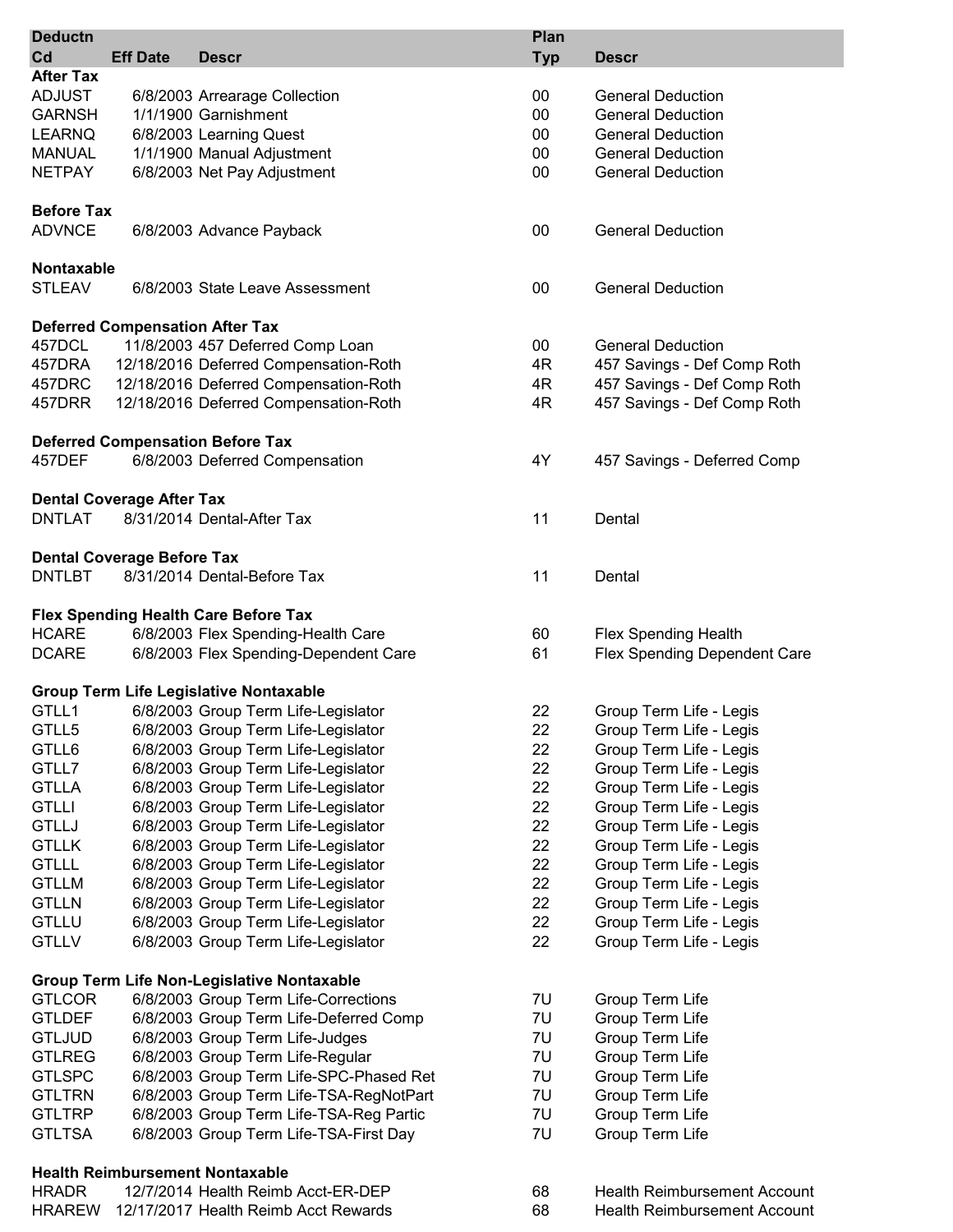| <b>HRASR</b>                   |                                     | 12/7/2014 Health Reimb Acct-ER-Single           | 68       | <b>Health Reimbursement Account</b>   |
|--------------------------------|-------------------------------------|-------------------------------------------------|----------|---------------------------------------|
|                                |                                     |                                                 |          |                                       |
|                                | <b>Health Saving Nontaxable</b>     |                                                 |          |                                       |
| <b>HSADR</b>                   |                                     | 8/31/2014 Health Sav Acct-ER-Dep                | 67       | <b>Health Savings Account</b>         |
| <b>HSAREW</b>                  |                                     | 12/17/2017 Health Saving Acct Rewards           | 67       | <b>Health Savings Account</b>         |
| <b>HSASR</b>                   |                                     | 8/31/2014 Health Sav Acct-ER-Single             | 67       | <b>Health Savings Account</b>         |
| <b>HSAEE</b>                   |                                     | 8/31/2014 Health Savings Acct - Single          | 6Y       | Health Savings Acct - Single          |
| <b>HSAED</b>                   |                                     | 8/31/2014 Health Savings Acct -Dependent        | 6Z       | Health Savings Acct -Dependent        |
|                                |                                     | <b>KPERS Buyback Legislators Before Tax</b>     |          |                                       |
| <b>BYBKLG</b>                  |                                     | 6/8/2003 KPERS Buyback-Legislator               | 2K       | Legislators KPERS Buyback             |
|                                |                                     |                                                 |          |                                       |
|                                |                                     | <b>KPERS Buyback Non-Legislative Before Tax</b> |          |                                       |
| KPERB1                         |                                     | 6/8/2003 KPERS Buyback-Double                   | 4V       | <b>KPERS BuyBack Non-Legislative</b>  |
| KPERB2                         |                                     | 6/8/2003 KPERS Buyback-Triple                   | 4V       | <b>KPERS BuyBack Non-Legislative</b>  |
| KPERS3                         |                                     | 9/13/2015 KPERS Buyback-Tier 3                  | 4V       | <b>KPERS BuyBack Non-Legislative</b>  |
|                                | <b>KPERS Legislative Before Tax</b> |                                                 |          |                                       |
| RETLE2                         |                                     | 6/28/2009 KPERS-Legislator Tier 2               | 4X       | <b>KPERS Retirement - Legislators</b> |
| RETLE3                         |                                     | 12/7/2014 KPERS-Legislator Tier 3               | 4X       | <b>KPERS Retirement - Legislators</b> |
| <b>RETLEG</b>                  |                                     | 6/8/2003 KPERS-Legislator                       | 4X       | <b>KPERS Retirement - Legislators</b> |
|                                |                                     | <b>KPERS Non-Legislative Before Tax</b>         |          |                                       |
| RETCO <sub>2</sub>             |                                     | 6/28/2009 KPERS-Corrections Tier 2              | 70       | <b>KPERS</b>                          |
| <b>RETCOR</b>                  |                                     | 6/8/2003 KPERS-Corrections                      | 70       | <b>KPERS</b>                          |
| <b>RETJUD</b>                  |                                     | 6/8/2003 KPERS-Judges                           | 70       | <b>KPERS</b>                          |
| RETP&F                         |                                     | 6/8/2003 KPERS-Police and Firemen               | 70       | <b>KPERS</b>                          |
| RETRE2                         |                                     | 6/28/2009 KPERS-Regular Tier 2                  | 70       | <b>KPERS</b>                          |
| RETRE3                         |                                     | 12/7/2014 KPERS-Regular Tier 3                  | 70       | <b>KPERS</b>                          |
| <b>RETREG</b>                  |                                     | 6/8/2003 KPERS-Regular                          | 70       | <b>KPERS</b>                          |
|                                |                                     |                                                 |          |                                       |
|                                |                                     | <b>KPERS Non-Legislative Nontaxable</b>         |          |                                       |
| <b>RETDEF</b>                  |                                     | 6/8/2003 KPERS-Deferred Compensation            | 70       | <b>KPERS</b>                          |
| <b>RETRET</b>                  |                                     | 6/18/2006 KPERS-Hired Retirees                  | 70       | <b>KPERS</b>                          |
|                                | <b>Maintenance After Tax</b>        |                                                 |          |                                       |
| <b>MNT410</b>                  |                                     | 6/8/2003 Maintenance-Agency 410                 | 00       | <b>General Deduction</b>              |
| <b>MNT494</b>                  |                                     | 6/8/2003 Maintenance-Agency 494                 | 00       | <b>General Deduction</b>              |
| <b>MNT710</b>                  |                                     | 6/8/2003 Maintenance-Agency 710                 | 00       | <b>General Deduction</b>              |
|                                |                                     |                                                 |          |                                       |
| <b>BCAAAT</b>                  | <b>Medical Coverage After Tax</b>   | 12/16/2007 Medical-BC/BS Plan A                 |          | Medical                               |
| <b>BCCCAT</b>                  |                                     | 12/11/2011 BCBS - Plan C - AT - TU NoDisc       | 10<br>10 | Medical                               |
| <b>BCJJAT</b>                  |                                     | 12/17/2017 BCBS - Plan J AT                     | 10       | Medical                               |
| <b>BCNNAT</b>                  |                                     | 12/17/2017 BCBS - Plan N AT                     | 10       | Medical                               |
| <b>BCQQAT</b>                  |                                     | 12/17/2017 BCBS - Plan Q AT                     | 10       | Medical                               |
|                                |                                     | 12/7/2014 Medical-Aetna Plan A                  | 10       | Medical                               |
| AETAAT                         |                                     | 12/7/2014 Medical-Aetna Plan C                  | 10       | Medical                               |
| <b>AETCAT</b><br><b>AETJAT</b> |                                     | 12/17/2017 AETNA-Plan J AT                      | 10       | Medical                               |
| <b>AETNAT</b>                  |                                     | 12/17/2017 AETNA-Plan N AT                      | 10       | Medical                               |
| <b>AETQAT</b>                  |                                     | 12/17/2017 AETNA-Plan Q AT                      | 10       | Medical                               |
| <b>GHIEEA</b>                  |                                     | 8/31/2014 Medical - After Tax/Regent Only       | 10       | Medical                               |
|                                |                                     |                                                 |          |                                       |
|                                | <b>Medical Coverage Before Tax</b>  |                                                 |          |                                       |
| <b>BCAABT</b>                  |                                     | 12/16/2007 Medical-BC/BS Plan A                 | 10       | Medical                               |
| <b>BCCCBT</b>                  |                                     | 12/11/2011 BCBS - Plan C BT - TU NoDisc         | 10       | Medical                               |
| <b>BCJJBT</b>                  |                                     | 12/17/2017 BCBS - Plan J BT                     | 10       | Medical                               |
| <b>BCNNBT</b>                  |                                     | 12/17/2017 BCBS - Plan N BT                     | 10       | Medical                               |
| <b>BCQQBT</b>                  |                                     | 12/17/2017 BCBS - Plan Q BT                     | 10       | Medical                               |
| <b>AETABT</b>                  |                                     | 12/7/2014 Medical-Aetna Plan A                  | 10       | Medical                               |
| <b>AETCBT</b>                  |                                     | 12/7/2014 Medical-Aetna Plan C                  | 10       | Medical                               |
| <b>AETJBT</b>                  |                                     | 12/17/2017 AETNA-Plan J BT                      | 10       | Medical                               |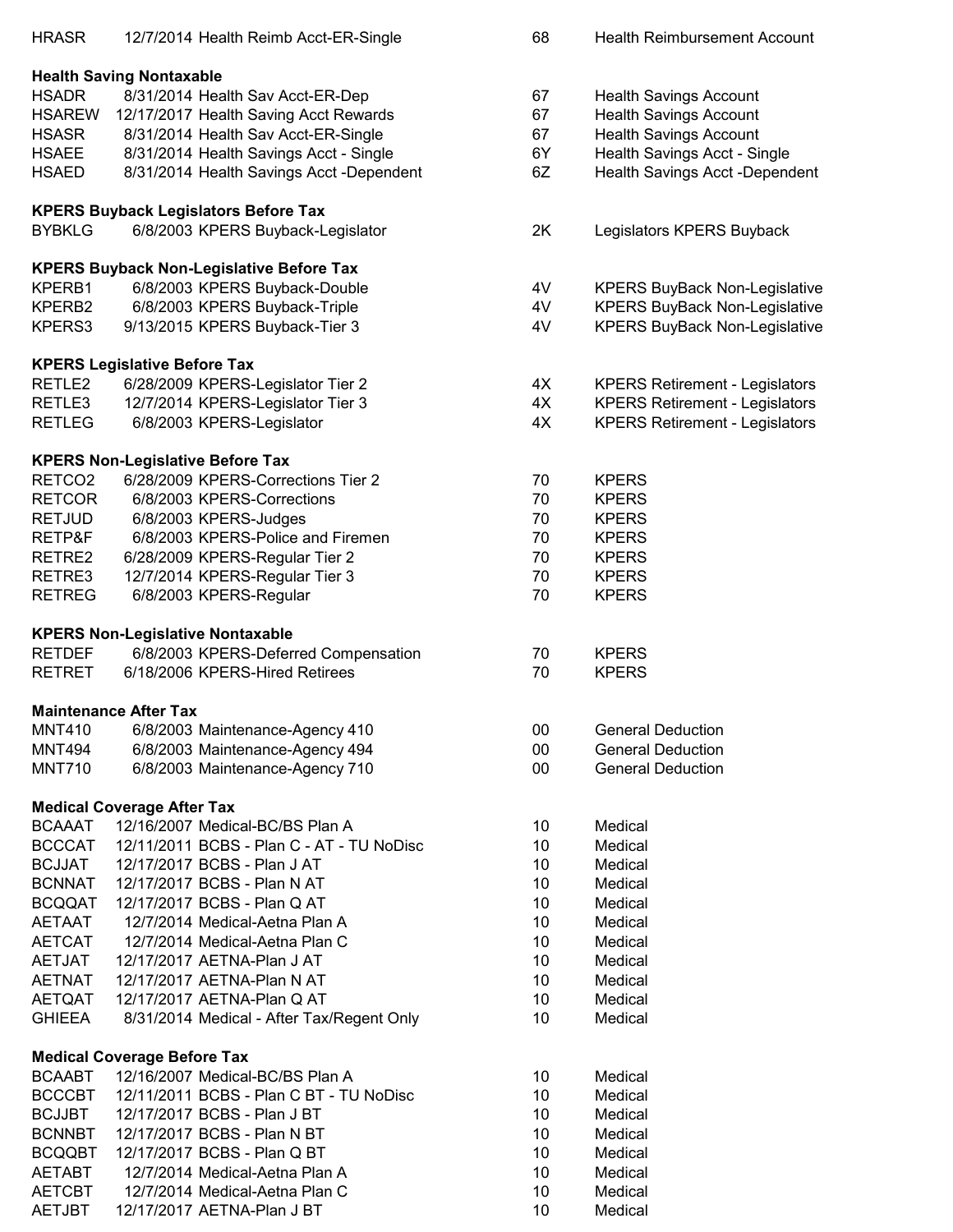| <b>AETNBT</b>      | 12/17/2017 AETNA-Plan N BT                     | 10     | Medical                       |
|--------------------|------------------------------------------------|--------|-------------------------------|
| <b>AETQBT</b>      | 12/17/2017 AETNA-Plan Q BT                     | 10     | Medical                       |
| <b>GHIEEB</b>      | 8/31/2014 Medical-Before Tax/Regent Only       | 10     | Medical                       |
|                    |                                                |        |                               |
|                    | <b>Optional Group Life After Tax</b>           |        |                               |
| <b>OGLIFE</b>      | 6/8/2003 Optional Group Life                   | 21     | <b>Optional Group Life</b>    |
| <b>OGLSPS</b>      | 12/8/2013 Spousal Group Life                   | 28     | Spousal Life                  |
| CHLIF1             | 1/1/2016 Dep Child Group Life 1                | $00\,$ | <b>General Deduction</b>      |
| CHLIF <sub>2</sub> | 1/1/2016 Dep Child Group Life 2                | $00\,$ | <b>General Deduction</b>      |
|                    |                                                |        |                               |
|                    | <b>Optional Group Life Admin Fee After Tax</b> |        |                               |
| <b>OGLIFE</b>      | 6/8/2003 Optional Group Life Admin Fee         | 2V     | Optional Group Life Admin Fee |
| <b>OGLSPS</b>      | 12/8/2013 Spousal Group Life Admin Fee         | 2C     | Spousal Group Life Admin Fee  |
|                    | <b>Org Dues After Tax</b>                      |        |                               |
| <b>ORG001</b>      | 6/8/2003 Org Dues-KAPE 001                     | $00\,$ | <b>General Deduction</b>      |
| ORG002             | 6/8/2003 Org Dues-KAPE 002                     | $00\,$ | <b>General Deduction</b>      |
| ORG003             | 6/8/2003 Org Dues-KAPE 003                     | $00\,$ | <b>General Deduction</b>      |
| ORG004             | 6/8/2003 Org Dues-KAPE 004                     | $00\,$ | <b>General Deduction</b>      |
| ORG005             | 6/8/2003 Org Dues-KAPE 005                     | $00\,$ | <b>General Deduction</b>      |
| ORG006             | 6/8/2003 Org Dues-KAPE 006                     | $00\,$ | <b>General Deduction</b>      |
| ORG018             | 6/8/2003 Org Dues-KAPE 018-KU/Regent           | $00\,$ | <b>General Deduction</b>      |
| <b>ORG019</b>      | 6/8/2003 Org Dues-KAPE 019-KU/Regent           | $00\,$ | <b>General Deduction</b>      |
|                    |                                                |        |                               |
| <b>ORG030</b>      | 6/8/2003 Org Dues-KNEA 030-PSU/Regent          | $00\,$ | <b>General Deduction</b>      |
| ORG037             | 6/8/2003 Org Dues-FOP 37-KUMC-KSKC/Regent      | 00     | <b>General Deduction</b>      |
| ORG048             | 6/8/2003 Org Dues-FOP 48-FHSU/Regent           | $00\,$ | <b>General Deduction</b>      |
| <b>ORG059</b>      | 1/2/2005 Org Dues-Game Warden FOP 059          | $00\,$ | <b>General Deduction</b>      |
| ORG060             | 6/8/2003 Org Dues-FOP 2-Lawrence               | $00\,$ | <b>General Deduction</b>      |
| ORG064             | 11/8/2003 Org Dues-IAFF 064                    | $00\,$ | <b>General Deduction</b>      |
| ORG065             | 12/12/2010 Org Dues-PEAK 065                   | $00\,$ | <b>General Deduction</b>      |
| <b>ORG133</b>      | 6/8/2003 Org Dues-PSE 1290-KUMC and KU/Regent  | $00\,$ | <b>General Deduction</b>      |
| ORG164             | 10/18/2009 Org Dues-FOP 64-KSPO                | $00\,$ | <b>General Deduction</b>      |
| <b>ORG165</b>      | 4/29/2012 Org Dues-FOP 64-KSPO                 | $00\,$ | <b>General Deduction</b>      |
| <b>ORG270</b>      | 6/8/2003 Org Dues-AFSCME 1270-494              | $00\,$ | <b>General Deduction</b>      |
| <b>ORG281</b>      | 1/1/1900 Org Dues-KS Troopers-Level 1          | $00\,$ | <b>General Deduction</b>      |
| <b>ORG357</b>      | 6/8/2003 Org Dues-AFSCME 1357-379/Regent       | $00\,$ | <b>General Deduction</b>      |
| <b>ORG371</b>      | 6/8/2003 Org Dues-AFSCME 3371                  | $00\,$ | <b>General Deduction</b>      |
| <b>ORG469</b>      | 1/1/1900 Org Dues-AFSCME 1469-410              | $00\,$ | <b>General Deduction</b>      |
| <b>ORG502</b>      | 11/1/2009 Org Dues-KOSE 502                    | $00\,$ | <b>General Deduction</b>      |
| ORG503             | 11/1/2009 Org Dues-KOSE 503                    | $00\,$ | <b>General Deduction</b>      |
| <b>ORG504</b>      | 11/1/2009 Org Dues-KOSE 504                    | $00\,$ | <b>General Deduction</b>      |
| <b>ORG505</b>      | 11/1/2009 Org Dues-KOSE 505                    | $00\,$ | <b>General Deduction</b>      |
| ORG506             | 11/1/2009 Org Dues-KOSE 506                    | 00     | <b>General Deduction</b>      |
| ORG507             | 11/1/2009 Org Dues-KOSE 507                    | $00\,$ | <b>General Deduction</b>      |
| ORG600             | 1/27/2008 Org Dues - Teamsters Local 696       | $00\,$ | <b>General Deduction</b>      |
|                    |                                                | $00\,$ | <b>General Deduction</b>      |
| <b>ORG601</b>      | 1/27/2008 Org Dues - Teamsters Local 696       |        |                               |
| ORG602             | 1/27/2008 Org Dues - Teamsters Local 696       | $00\,$ | <b>General Deduction</b>      |
| ORG603             | 1/27/2008 Org Dues - Teamsters Local 696       | $00\,$ | <b>General Deduction</b>      |
| ORG604             | 1/27/2008 Org Dues - Teamsters Local 696       | $00\,$ | <b>General Deduction</b>      |
| <b>ORG605</b>      | 1/27/2008 Org Dues - Teamsters Local 696       | $00\,$ | <b>General Deduction</b>      |
| ORG606             | 1/27/2008 Org Dues - Teamsters Local 696       | $00\,$ | <b>General Deduction</b>      |
| ORG607             | 1/27/2008 Org Dues - Teamsters Local 696       | $00\,$ | <b>General Deduction</b>      |
| ORG608             | 1/27/2008 Org Dues - Teamsters Local 696       | $00\,$ | <b>General Deduction</b>      |
| <b>ORG609</b>      | 1/27/2008 Org Dues - Teamsters Local 696       | $00\,$ | <b>General Deduction</b>      |
| <b>ORG610</b>      | 1/27/2008 Org Dues - Teamsters Local 696       | $00\,$ | <b>General Deduction</b>      |
| <b>ORG611</b>      | 1/27/2008 Org Dues - Teamsters Local 696       | $00\,$ | <b>General Deduction</b>      |
| ORG612             | 5/3/2009 Org Dues - Teamsters Local 696        | $00\,$ | <b>General Deduction</b>      |
| ORG613             | 1/27/2008 Org Dues - Teamsters Local 696       | $00\,$ | <b>General Deduction</b>      |
| ORG614             | 3/3/2013 Org Dues - Teamsters Local 696        | $00\,$ | <b>General Deduction</b>      |
| <b>ORG615</b>      | 3/3/2013 Org Dues - Teamsters Local 696        | $00\,$ | <b>General Deduction</b>      |
| ORG616             | 3/3/2013 Org Dues - Teamsters Local 696        | $00\,$ | <b>General Deduction</b>      |
| <b>ORG617</b>      | 3/3/2013 Org Dues - Teamsters Local 696        | 00     | <b>General Deduction</b>      |

| O | Medical |
|---|---------|
| O | Medical |
| 0 | Medical |

- 
- 
- 00 General Deduction<br>00 General Deduction
- General Deduction
- 
- 

| 00       | <b>General Deduction</b>                         |
|----------|--------------------------------------------------|
| 00       | <b>General Deduction</b>                         |
| 00       | <b>General Deduction</b>                         |
| 00       | <b>General Deduction</b>                         |
| 00       | General Deduction                                |
| 00       | <b>General Deduction</b>                         |
| 00       | <b>General Deduction</b>                         |
| 00       | <b>General Deduction</b>                         |
| 00       | <b>General Deduction</b>                         |
| 00       | <b>General Deduction</b>                         |
| 00       | <b>General Deduction</b>                         |
| 00       | <b>General Deduction</b>                         |
| 00       | <b>General Deduction</b>                         |
| 00       | <b>General Deduction</b>                         |
| 00       | <b>General Deduction</b>                         |
| 00       | <b>General Deduction</b>                         |
| 00       | <b>General Deduction</b>                         |
| 00       | <b>General Deduction</b>                         |
| 00       | <b>General Deduction</b>                         |
| 00       | <b>General Deduction</b>                         |
| 00       | General Deduction                                |
| 00       | General Deduction                                |
| 00       | <b>General Deduction</b>                         |
| 00       | <b>General Deduction</b>                         |
| 00       | <b>General Deduction</b>                         |
| 00       | <b>General Deduction</b>                         |
| 00       | Deduction<br>General                             |
| 00       | Deduction<br>General                             |
| 00       | Deduction<br>General                             |
| 00       | Deduction<br>General                             |
| 00       | Deduction<br>General                             |
| 00       | <b>General Deduction</b>                         |
| 00       | <b>General Deduction</b>                         |
| 00       | <b>General Deduction</b>                         |
| 00       | <b>General Deduction</b>                         |
| 00       | <b>General Deduction</b>                         |
| 00       | <b>General Deduction</b>                         |
| 00       | Deduction<br>General                             |
| 00<br>00 | <b>General Deduction</b><br>Deduction<br>General |
| 00       | <b>General Deduction</b>                         |
| 00       | <b>General Deduction</b>                         |
| 00       | <b>General Deduction</b>                         |
| 00       | Deduction<br>General                             |
| 00       | Deduction<br>General                             |
| 00       | Deduction<br>General                             |
| 00       | <b>General Deduction</b>                         |
|          |                                                  |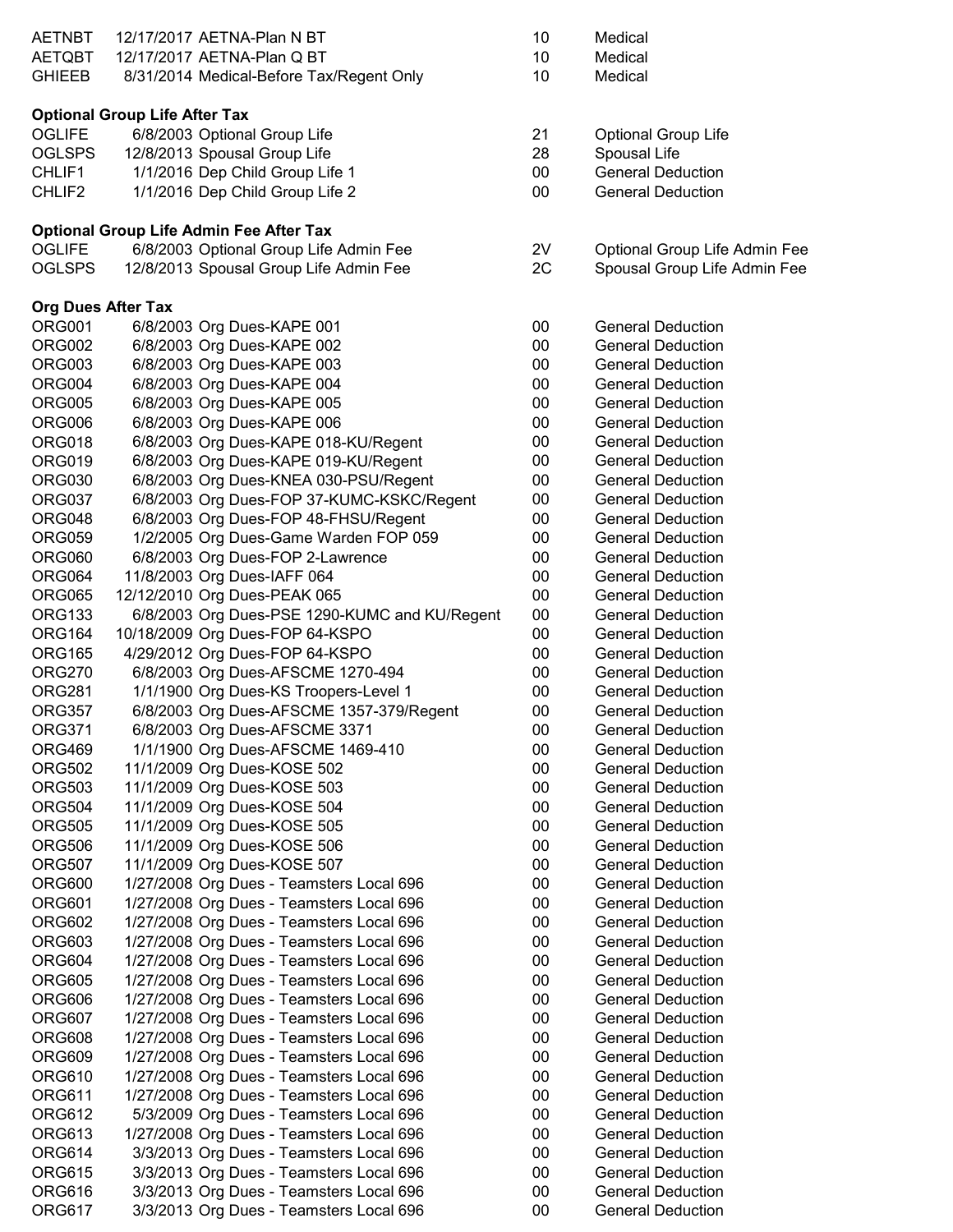| ORG618 | 3/3/2013 Org Dues - Teamsters Local 696  | 00 | <b>General Deduction</b> |
|--------|------------------------------------------|----|--------------------------|
| ORG619 | 3/3/2013 Org Dues - Teamsters Local 696  | 00 | <b>General Deduction</b> |
| ORG632 | 8/25/2019 Org Dues - Teamsters Local 696 | 00 | <b>General Deduction</b> |
| ORG633 | 8/25/2019 Org Dues - Teamsters Local 696 | 00 | <b>General Deduction</b> |
| ORG634 | 8/25/2019 Org Dues - Teamsters Local 696 | 00 | <b>General Deduction</b> |
| ORG635 | 8/25/2019 Org Dues - Teamsters Local 696 | 00 | <b>General Deduction</b> |
| ORG636 | 8/25/2019 Org Dues - Teamsters Local 696 | 00 | <b>General Deduction</b> |
| ORG637 | 8/25/2019 Org Dues - Teamsters Local 696 | 00 | <b>General Deduction</b> |
| ORG638 | 8/25/2019 Org Dues - Teamsters Local 696 | 00 | <b>General Deduction</b> |
| ORG639 | 8/25/2019 Org Dues - Teamsters Local 696 | 00 | <b>General Deduction</b> |
| ORG640 | 8/25/2019 Org Dues - Teamsters Local 696 | 00 | <b>General Deduction</b> |
| ORG641 | 8/25/2019 Org Dues - Teamsters Local 696 | 00 | <b>General Deduction</b> |
| ORG643 | 8/25/2019 Org Dues - Teamsters Local 696 | 00 | <b>General Deduction</b> |
| ORG644 | 8/25/2019 Org Dues - Teamsters Local 696 | 00 | <b>General Deduction</b> |
| ORG645 | 8/25/2019 Org Dues - Teamsters Local 696 | 00 | <b>General Deduction</b> |
| ORG646 | 8/25/2019 Org Dues - Teamsters Local 696 | 00 | <b>General Deduction</b> |
| ORG647 | 8/25/2019 Org Dues - Teamsters Local 696 | 00 | <b>General Deduction</b> |
| ORG648 | 8/25/2019 Org Dues - Teamsters Local 696 | 00 | <b>General Deduction</b> |
| ORG649 | 8/25/2019 Org Dues - Teamsters Local 696 | 00 | <b>General Deduction</b> |
| ORG650 | 8/25/2019 Org Dues - Teamsters Local 696 | 00 | <b>General Deduction</b> |
| ORG651 | 8/25/2019 Org Dues - Teamsters Local 696 | 00 | <b>General Deduction</b> |
| ORG652 | 8/25/2019 Org Dues - Teamsters Local 696 | 00 | <b>General Deduction</b> |
| ORG653 | 8/25/2019 Org Dues - Teamsters Local 696 | 00 | <b>General Deduction</b> |
| ORG715 | 12/9/2001 Org Dues-AFSCME 1715           | 00 | <b>General Deduction</b> |
| ORG900 | 6/8/2013 Org Dues-AAUP-FHSU/Regent       | 00 | <b>General Deduction</b> |
| ORG901 | 6/8/2013 Org Dues-AAUP-FHSU/Regent       | 00 | <b>General Deduction</b> |
| ORG902 | 6/8/2013 Org Dues-AAUP-FHSU/Regent       | 00 | <b>General Deduction</b> |
|        |                                          |    |                          |

# **Org Dues Admin Fee After Tax**

| ORF <sub>001</sub> | 6/14/2009 Org Dues Service Fee - 001       | 00 | <b>General Deduction</b> |
|--------------------|--------------------------------------------|----|--------------------------|
| ORF002             | 6/14/2009 Org Dues Service Fee - 002       | 00 | <b>General Deduction</b> |
| <b>ORF003</b>      | 6/14/2009 Org Dues Service Fee - 003       | 00 | <b>General Deduction</b> |
| ORF004             | 6/14/2009 Org Dues Service Fee - 004       | 00 | <b>General Deduction</b> |
| <b>ORF005</b>      | 6/14/2009 Org Dues Service Fee - 005       | 00 | <b>General Deduction</b> |
| ORF006             | 6/14/2009 Org Dues Service Fee - 006       | 00 | <b>General Deduction</b> |
| ORF018             | 6/8/2003 Org Dues Service Fee - 018/Regent | 00 | <b>General Deduction</b> |
| ORF019             | 6/8/2003 Org Dues Service Fee - 019/Regent | 00 | <b>General Deduction</b> |
| ORF030             | 6/8/2003 Org Dues Service Fee - 030/Regent | 00 | <b>General Deduction</b> |
| ORF037             | 6/8/2003 Org Dues Service Fee - 037/Regent | 00 | <b>General Deduction</b> |
| ORF048             | 6/8/2003 Org Dues Service Fee - 048/Regent | 00 | <b>General Deduction</b> |
| ORF059             | 6/14/2009 Org Dues Service Fee - 059       | 00 | <b>General Deduction</b> |
| ORF060             | 6/14/2009 Org Dues Service Fee - 060       | 00 | <b>General Deduction</b> |
| ORF064             | 6/14/2009 Org Dues Service Fee - 064       | 00 | <b>General Deduction</b> |
| ORF065             | 12/12/2010 Org Dues Service Fee - 065      | 00 | <b>General Deduction</b> |
| <b>ORF133</b>      | 6/8/2003 Org Dues Service Fee - 133        | 00 | <b>General Deduction</b> |
| ORF <sub>164</sub> | 6/14/2009 Org Dues Service Fee - 164       | 00 | <b>General Deduction</b> |
| <b>ORF165</b>      | 4/29/2012 Org Dues Service Fee - 165       | 00 | <b>General Deduction</b> |
| <b>ORF270</b>      | 6/14/2009 Org Dues Service Fee - 270       | 00 | <b>General Deduction</b> |
| <b>ORF281</b>      | 6/14/2009 Org Dues Service Fee - 281       | 00 | <b>General Deduction</b> |
| <b>ORF357</b>      | 6/14/2009 Org Dues Service Fee - 357       | 00 | <b>General Deduction</b> |
| <b>ORF371</b>      | 6/14/2009 Org Dues Service Fee - 371       | 00 | <b>General Deduction</b> |
| ORF469             | 6/14/2009 Org Dues Service Fee - 469       | 00 | <b>General Deduction</b> |
| <b>ORF502</b>      | 11/1/2009 Org Dues Service Fee - 502       | 00 | <b>General Deduction</b> |
| <b>ORF503</b>      | 11/1/2009 Org Dues Service Fee - 503       | 00 | <b>General Deduction</b> |
| <b>ORF504</b>      | 11/1/2009 Org Dues Service Fee - 504       | 00 | <b>General Deduction</b> |
| <b>ORF505</b>      | 11/1/2009 Org Dues Service Fee - 505       | 00 | <b>General Deduction</b> |
| <b>ORF506</b>      | 11/1/2009 Org Dues Service Fee - 506       | 00 | <b>General Deduction</b> |
| <b>ORF507</b>      | 11/1/2009 Org Dues Service Fee - 507       | 00 | <b>General Deduction</b> |
| <b>ORF600</b>      | 6/14/2009 Org Dues Service Fee - 600       | 00 | <b>General Deduction</b> |
| ORF601             | 6/14/2009 Org Dues Service Fee - 601       | 00 | <b>General Deduction</b> |
| <b>ORF602</b>      | 6/14/2009 Org Dues Service Fee - 602       | 00 | <b>General Deduction</b> |
| <b>ORF603</b>      | 6/14/2009 Org Dues Service Fee - 603       | 00 | <b>General Deduction</b> |

| 00 | <b>General Deduction</b> |
|----|--------------------------|
| 00 | General Deduction        |
| 00 | General Deduction        |
| 00 | General Deduction        |
| 00 | General Deduction        |
| 00 | <b>General Deduction</b> |
| 00 | General Deduction        |
| 00 | General Deduction        |
| 00 | General Deduction        |
| 00 | General Deduction        |
| 00 | <b>General Deduction</b> |
| 00 | General Deduction        |
| 00 | <b>General Deduction</b> |
| 00 | General Deduction        |
| 00 | General Deduction        |
| 00 | General Deduction        |
| 00 | <b>General Deduction</b> |
| 00 | General Deduction        |
| 00 | General Deduction        |
| 00 | General Deduction        |
| 00 | General Deduction        |
| 00 | General Deduction        |
| 00 | <b>General Deduction</b> |
| 00 | <b>General Deduction</b> |
| 00 | General Deduction        |
| 00 | <b>General Deduction</b> |
| 00 | General Deduction        |
|    |                          |

| 00     | General Deduction        |
|--------|--------------------------|
| 00     | <b>General Deduction</b> |
| 00     | General Deduction        |
| 00     | <b>General Deduction</b> |
| $00\,$ | <b>General Deduction</b> |
| 00     | <b>General Deduction</b> |
| 00     | <b>General Deduction</b> |
| 00     | <b>General Deduction</b> |
| 00     | General Deduction        |
| 00     | General Deduction        |
| 00     | <b>General Deduction</b> |
| $00\,$ | <b>General Deduction</b> |
| 00     | <b>General Deduction</b> |
| 00     | General Deduction        |
| 00     | <b>General Deduction</b> |
| 00     | <b>General Deduction</b> |
| $00\,$ | General Deduction        |
| $00\,$ | <b>General Deduction</b> |
| 00     | <b>General Deduction</b> |
| 00     | <b>General Deduction</b> |
| 00     | <b>General Deduction</b> |
| $00\,$ | <b>General Deduction</b> |
| 00     | <b>General Deduction</b> |
| 00     | General Deduction        |
| $00\,$ | <b>General Deduction</b> |
| 00     | <b>General Deduction</b> |
| 00     | <b>General Deduction</b> |
| 00     | <b>General Deduction</b> |
| $00\,$ | <b>General Deduction</b> |
| 00     | <b>General Deduction</b> |
| 00     | <b>General Deduction</b> |
| 00     | <b>General Deduction</b> |
| 00     | <b>General Deduction</b> |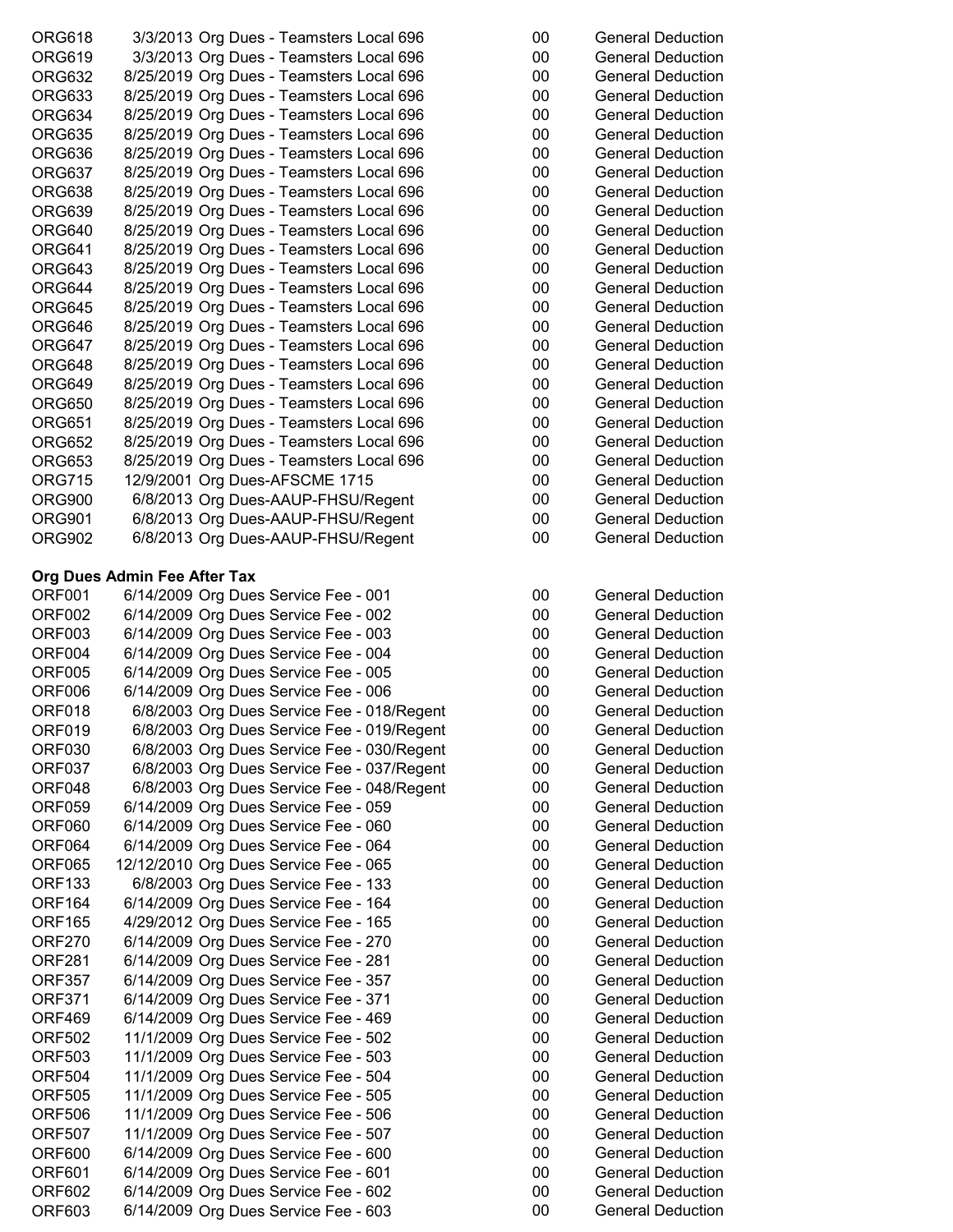| <b>ORF604</b> | 6/14/2009 Org Dues Service Fee - 604  | 00     | <b>General Deduction</b> |
|---------------|---------------------------------------|--------|--------------------------|
| <b>ORF605</b> | 6/14/2009 Org Dues Service Fee - 605  | 00     | General Deduction        |
| <b>ORF606</b> | 6/14/2009 Org Dues Service Fee - 606  | $00\,$ | <b>General Deduction</b> |
| <b>ORF607</b> | 6/14/2009 Org Dues Service Fee - 607  | $00\,$ | <b>General Deduction</b> |
| <b>ORF608</b> | 6/14/2009 Org Dues Service Fee - 608  | $00\,$ | <b>General Deduction</b> |
| <b>ORF609</b> | 6/14/2009 Org Dues Service Fee - 609  | 00     | <b>General Deduction</b> |
| ORF610        | 6/14/2009 Org Dues Service Fee - 610  | 00     | <b>General Deduction</b> |
| <b>ORF611</b> | 6/14/2009 Org Dues Service Fee - 611  | 00     | <b>General Deduction</b> |
| ORF612        | 6/14/2009 Org Dues Service Fee - 612  | $00\,$ | General Deduction        |
| <b>ORF613</b> | 3/3/2013 Org Dues Service Fee - 613   | $00\,$ | <b>General Deduction</b> |
| <b>ORF614</b> | 3/3/2013 Org Dues Service Fee - 614   | 00     | <b>General Deduction</b> |
| <b>ORF615</b> | 3/3/2013 Org Dues Service Fee - 615   | 00     | <b>General Deduction</b> |
| <b>ORF616</b> | 3/3/2013 Org Dues Service Fee - 616   | 00     | <b>General Deduction</b> |
| ORF617        | 3/3/2013 Org Dues Service Fee - 617   | $00\,$ | <b>General Deduction</b> |
| <b>ORF618</b> | 3/3/2013 Org Dues Service Fee - 618   | $00\,$ | <b>General Deduction</b> |
| ORF619        | 3/3/2013 Org Dues Service Fee - 619   | 00     | <b>General Deduction</b> |
| ORF632        | 8/25/2019 Org Dues Service Fee - 632  | $00\,$ | <b>General Deduction</b> |
| <b>ORF633</b> | 8/25/2019 Org Dues Service Fee - 633  | 00     | <b>General Deduction</b> |
| ORF634        | 8/25/2019 Org Dues Service Fee - 634  | $00\,$ | <b>General Deduction</b> |
| <b>ORF635</b> | 8/25/2019 Org Dues Service Fee - 635  | 00     | <b>General Deduction</b> |
| ORF636        | 8/25/2019 Org Dues Service Fee - 636  | $00\,$ | <b>General Deduction</b> |
| <b>ORF637</b> | 8/25/2019 Org Dues Service Fee - 637  | $00\,$ | <b>General Deduction</b> |
| <b>ORF638</b> | 8/25/2019 Org Dues Service Fee - 638  | $00\,$ | <b>General Deduction</b> |
| <b>ORF639</b> | 8/25/2019 Org Dues Service Fee - 639  | $00\,$ | <b>General Deduction</b> |
| <b>ORF640</b> | 8/25/2019 Org Dues Service Fee - 640  | 00     | <b>General Deduction</b> |
| <b>ORF641</b> | 8/25/2019 Org Dues Service Fee - 641  | $00\,$ | <b>General Deduction</b> |
| ORF643        | 8/25/2019 Org Dues Service Fee - 643  | $00\,$ | <b>General Deduction</b> |
| ORF644        | 8/25/2019 Org Dues Service Fee - 644  | $00\,$ | <b>General Deduction</b> |
| <b>ORF645</b> | 8/25/2019 Org Dues Service Fee - 645  | $00\,$ | General Deduction        |
| <b>ORF646</b> | 8/25/2019 Org Dues Service Fee - 646  | 00     | <b>General Deduction</b> |
| <b>ORF647</b> | 8/25/2019 Org Dues Service Fee - 647  | $00\,$ | <b>General Deduction</b> |
| ORF648        | 8/25/2019 Org Dues Service Fee - 648  | 00     | <b>General Deduction</b> |
| <b>ORF649</b> | 8/25/2019 Org Dues Service Fee - 649  | $00\,$ | <b>General Deduction</b> |
| ORF650        | 8/25/2019 Org Dues Service Fee - 650  | $00\,$ | <b>General Deduction</b> |
| <b>ORF651</b> | 8/25/2019 Org Dues Service Fee - 651  | $00\,$ | <b>General Deduction</b> |
| <b>ORF652</b> | 8/25/2019 Org Dues Service Fee - 652  | $00\,$ | <b>General Deduction</b> |
| <b>ORF653</b> | 8/25/2019 Org Dues Service Fee - 653  | $00\,$ | <b>General Deduction</b> |
| <b>ORF715</b> | 6/14/2009 Org Dues Service Fee - 715  | $00\,$ | <b>General Deduction</b> |
| <b>ORF900</b> | 6/14/2009 Org Dues Service Fee - 900  | $00\,$ | <b>General Deduction</b> |
| <b>ORF901</b> | 6/14/2009 Org Dues Service Fee - 901  | 00     | <b>General Deduction</b> |
| <b>ORF902</b> | 12/11/2011 Org Dues Service Fee - 902 | 00     | <b>General Deduction</b> |

# **Parking After Tax**

| APKA02              | 12/26/1999 Parking-Aging-512 Jackson       | 00 | <b>General Deduction</b> |
|---------------------|--------------------------------------------|----|--------------------------|
| APKA07              | 12/09/2001 Parking-Agriculture-9th&Kansas  | 00 | <b>General Deduction</b> |
| APKA08              | 12/09/2001 Parking-EthicsComm-9th&Kansas   | 00 | <b>General Deduction</b> |
| APKA15              | 08/04/2013 Parking-Aging-615 Quincy        | 00 | <b>General Deduction</b> |
| APKA57              | 12/09/2001 Parking-Agriculture-9th&KS-Res  | 00 | <b>General Deduction</b> |
| APKA58              | 12/09/2001 Parking-EthicsComm-9th&KS-Res   | 00 | <b>General Deduction</b> |
| PKT01B              | 06/08/2003 Parking-Topeka-Lot1             | 00 | <b>General Deduction</b> |
| PKT02B              | 06/08/2003 Parking-Topeka-Lot2             | 00 | <b>General Deduction</b> |
| PKT03B              | 12/09/2001 Parking-Topeka-Lot3             | 00 | <b>General Deduction</b> |
| PKT04B              | 06/08/2003 Parking-Topeka-Lot4             | 00 | <b>General Deduction</b> |
| PKT05B              | 06/08/2003 Parking-Topeka-Lot3-KDWPT       | 00 | <b>General Deduction</b> |
| PKT06B              | 06/08/2003 Parking-Topeka-Lot6             | 00 | <b>General Deduction</b> |
| PKT07B              | 06/08/2003 Parking-Topeka-Lot7             | 00 | <b>General Deduction</b> |
| PKT08B              | 06/08/2003 Parking-Curtis Building Garage  | 00 | <b>General Deduction</b> |
| PKT09B              | 06/08/2003 Parking-SecState-Curtis Garage  | 00 | <b>General Deduction</b> |
| PKT0BB              | 06/08/2003 Parking-SecurityBenefit-NonRes  | 00 | <b>General Deduction</b> |
| PKT0CB              | 06/08/2003 Parking-Roof-Curtis Garage      | 00 | <b>General Deduction</b> |
| PKT <sub>10</sub> B | 06/08/2003 Parking-AgyAgrmnt-Curtis Garage | 00 | <b>General Deduction</b> |
| PKTR3B              | 12/09/2001 Parking-Topeka-Reserved-Lot 3   | 00 | <b>General Deduction</b> |

| 00 | <b>General Deduction</b> |
|----|--------------------------|
| 00 | <b>General Deduction</b> |
| 00 | <b>General Deduction</b> |
| 00 | <b>General Deduction</b> |
| 00 | <b>General Deduction</b> |
| 00 | <b>General Deduction</b> |
| 00 | <b>General Deduction</b> |
| 00 | <b>General Deduction</b> |
| 00 | <b>General Deduction</b> |
| 00 | <b>General Deduction</b> |
| 00 | <b>General Deduction</b> |
| 00 | <b>General Deduction</b> |
| 00 | <b>General Deduction</b> |
| 00 | <b>General Deduction</b> |
| 00 | <b>General Deduction</b> |
| 00 | <b>General Deduction</b> |
| 00 | <b>General Deduction</b> |
| 00 | <b>General Deduction</b> |
| 00 | <b>General Deduction</b> |
| 00 | <b>General Deduction</b> |
| 00 | <b>General Deduction</b> |
| 00 | <b>General Deduction</b> |
| 00 | <b>General Deduction</b> |
| 00 | <b>General Deduction</b> |
| 00 | <b>General Deduction</b> |
| 00 | <b>General Deduction</b> |
| 00 | <b>General Deduction</b> |
| 00 | <b>General Deduction</b> |
| 00 | <b>General Deduction</b> |
| 00 | <b>General Deduction</b> |
| 00 | <b>General Deduction</b> |
| 00 | <b>General Deduction</b> |
| 00 | <b>General Deduction</b> |
| 00 | <b>General Deduction</b> |
| 00 | <b>General Deduction</b> |
| 00 | <b>General Deduction</b> |
| 00 | <b>General Deduction</b> |
| 00 | General Deduction        |
| 00 | <b>General Deduction</b> |
| 00 | General Deduction        |
| 00 | <b>General Deduction</b> |
|    |                          |
|    |                          |
| 00 | <b>General Deduction</b> |

| υυ | OCHCLAI DCUUCUUH  |
|----|-------------------|
| 00 | General Deduction |
| 00 | General Deduction |
| 00 | General Deduction |
| 00 | General Deduction |
| 00 | General Deduction |
| 00 | General Deduction |
| 00 | General Deduction |
| 00 | General Deduction |
| 00 | General Deduction |
| 00 | General Deduction |
| 00 | General Deduction |
| 00 | General Deduction |
| 00 | General Deduction |
| 00 | General Deduction |
| 00 | General Deduction |
| 00 | General Deduction |
| 00 | General Deduction |
| 00 | General Deduction |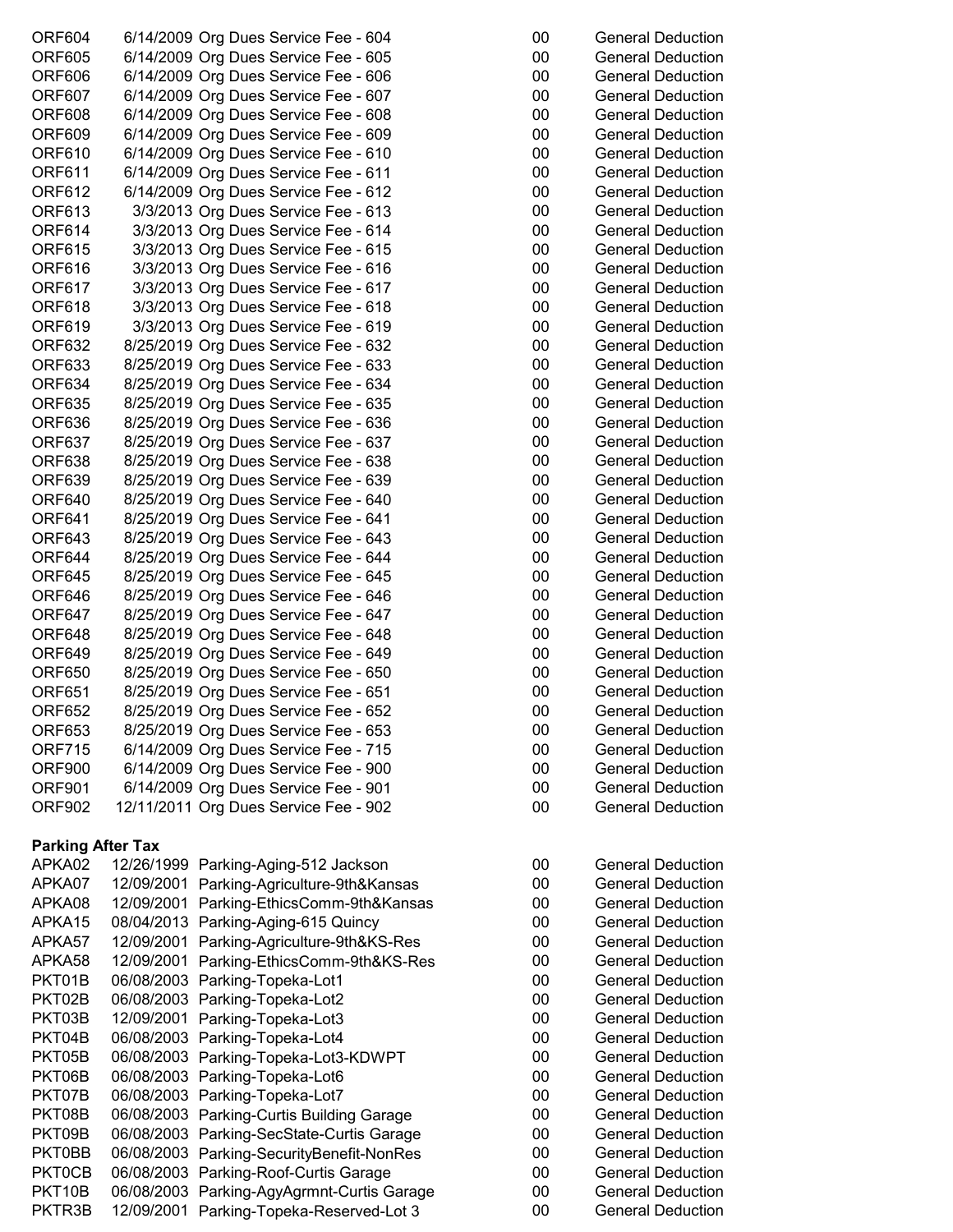# PKTRBB 12/09/2001 Parking-SecurityBenefit-Resrvd 00 General Deduction

|                    | <b>Parking Before Tax</b> |                                          |        |                          |
|--------------------|---------------------------|------------------------------------------|--------|--------------------------|
| PPKA02             |                           | 6/8/2003 Parking-Aging-512 Jackson       | 00     | <b>General Deduction</b> |
| PPKA07             |                           | 12/9/2001 Parking-Agriculture-9th&Kansas | 00     | <b>General Deduction</b> |
| PPKA08             |                           | 6/8/2003 Parking-EthicsComm-9th&Kansas   | 00     | <b>General Deduction</b> |
| PPKA <sub>15</sub> |                           | 8/4/2013 Parking-Aging-615 Quincy        | 00     | <b>General Deduction</b> |
| PPKA57             |                           | 12/9/2001 Parking-Agriculture-9th&KS-Res | 00     | <b>General Deduction</b> |
| PPKA58             |                           | 6/8/2003 Parking-EthicsComm-9th&KS-Res   | 00     | <b>General Deduction</b> |
| PPKE01             |                           | 6/8/2003 Parking-ESU/Regent Only         | $00\,$ | <b>General Deduction</b> |
| PPKH01             |                           | 6/8/2003 Parking-FHSU/Regent Only        | 00     | <b>General Deduction</b> |
| PPKK01             |                           | 6/8/2003 Parking-KUMC/Regent Only        | $00\,$ | <b>General Deduction</b> |
| PPKL01             |                           | 6/8/2003 Parking-KU/Regent Only          | 00     | <b>General Deduction</b> |
| PPKM01             |                           | 6/8/2003 Parking-KSU/Regent Only         | 00     | <b>General Deduction</b> |
| PPKP01             |                           | 6/8/2003 Parking-PSU/Regent Only         | 00     | <b>General Deduction</b> |
| PPKS01             |                           | 6/8/2003 Parking-WSU/Regent Only         | 00     | <b>General Deduction</b> |
| PPKT01             |                           | 6/8/2003 Parking-Topeka-Lot 1            | 00     | <b>General Deduction</b> |
| PPKT02             |                           | 12/9/2001 Parking-Topeka-Lot 2           | 00     | <b>General Deduction</b> |
| PPKT03             |                           | 12/9/2001 Parking-Topeka-Lot 3           | 00     | <b>General Deduction</b> |
| PPKT04             |                           | 12/26/1999 Parking-Topeka-Lot 4          | 00     | <b>General Deduction</b> |
| PPKT05             |                           | 12/26/1999 Parking-Topeka-Lot 3-KDWPT    | 00     | <b>General Deduction</b> |
| PPKT06             |                           | 12/26/1999 Parking-Topeka-Lot 6          | 00     | <b>General Deduction</b> |
| PPKT07             |                           | 12/26/1999 Parking-Topeka-Lot 7          | 00     | <b>General Deduction</b> |
| PPKT08             |                           | 6/8/2003 Parking-Curtis Building Garage  | 00     | <b>General Deduction</b> |
| PPKT09             |                           | 6/8/2003 Parking-SecState-Curtis Garage  | 00     | <b>General Deduction</b> |
| PPKT0B             |                           | 12/9/2001 Parking-SecurityBenefit-NonRes | 00     | <b>General Deduction</b> |
| <b>PPKT0C</b>      |                           | 6/8/2003 Parking-Roof-Curtis Garage      | $00\,$ | <b>General Deduction</b> |
| PPKT <sub>10</sub> |                           | 6/8/2003 Parking-AgyAgrmnt-CurtisGarage  | 00     | <b>General Deduction</b> |
| PPKTR1             |                           | 3/4/2001 Parking-Topeka-Reserved-Lot 1   | 00     | <b>General Deduction</b> |
| PPKTR <sub>2</sub> |                           | 3/4/2001 Parking-Topeka-Reserved-Lot 2   | 00     | <b>General Deduction</b> |
| PPKTR <sub>3</sub> |                           | 12/9/2001 Parking-Topeka-Reserved-Lot 3  | 00     | <b>General Deduction</b> |
| PPKTR7             |                           | 3/4/2001 Parking-Topeka-Reserved-Lot 7   | 00     | <b>General Deduction</b> |
| <b>PPKTRB</b>      |                           | 12/9/2001 Parking-SecurityBenefit-Resrvd | 00     | <b>General Deduction</b> |

## **Voluntary Supplemental Insurance After Tax**

| <b>HVAIAT</b> | 12/13/2020 Hartford Supp Accident Ins AT | 29  | <b>Voluntary Supp Insurance</b> |
|---------------|------------------------------------------|-----|---------------------------------|
| HVCIP1        | 12/13/2020 Hartford Critical III P1 AT   | -29 | <b>Voluntary Supp Insurance</b> |
| HVCIP2        | 12/13/2020 Hartford Critical III P2 AT   | 29  | <b>Voluntary Supp Insurance</b> |
| HVHIP1        | 12/13/2020 Hartford Hosp Ind P1 AT       | -29 | <b>Voluntary Supp Insurance</b> |
| HVHIP2        | 12/13/2020 Hartford Hosp Ind P2 AT       | 29  | <b>Voluntary Supp Insurance</b> |

### **TSA Before Tax**

| TSAAET | 6/8/2003 Tax Sheltered Annuity-ING      | <b>TSA</b> |
|--------|-----------------------------------------|------------|
| TSATIA | 6/8/2003 Tax Sheltered Annuity-TIAACREF | TSA        |

# **United Way After Tax**

| UTD001             | 6/8/2003 United Way-Abilene             | 00 | <b>General Deduction</b> |
|--------------------|-----------------------------------------|----|--------------------------|
| UTD <sub>004</sub> | 6/8/2003 United Way-Atchison            | 00 | <b>General Deduction</b> |
| UTD <sub>005</sub> | 6/8/2003 United Way-Augusta             | 00 | <b>General Deduction</b> |
| UTD <sub>010</sub> | 6/8/2003 United Way-Carbondale          | 00 | <b>General Deduction</b> |
| UTD <sub>017</sub> | 6/8/2003 United Way-Dodge City          | 00 | <b>General Deduction</b> |
| UTD <sub>019</sub> | 6/8/2003 United Way-El Dorado, Inc.     | 00 | <b>General Deduction</b> |
| <b>UTD021</b>      | 6/8/2003 United Way-Emporia-Lyon County | 00 | <b>General Deduction</b> |
| UTD <sub>025</sub> | 6/8/2003 United Way-Finney County       | 00 | <b>General Deduction</b> |
| <b>UTD030</b>      | 9/19/2010 United Way-Barton County      | 00 | <b>General Deduction</b> |
| UTD035             | 10/3/2010 United Way-Seward County      | 00 | <b>General Deduction</b> |
| UTD <sub>036</sub> | 6/8/2003 United Way-Harvey County       | 00 | <b>General Deduction</b> |
| UTD038             | 6/8/2003 United Way-Hays-Ellis County   | 00 | <b>General Deduction</b> |
| UTD <sub>042</sub> | 6/8/2003 United Way-Hutchinson-Reno     | 00 | <b>General Deduction</b> |
| UTD <sub>047</sub> | 6/8/2003 United Way-Jackson County, KS  | 00 | <b>General Deduction</b> |
| UTD <sub>049</sub> | 6/8/2003 United Way-JunctionCity-Geary  | 00 | <b>General Deduction</b> |
| UTD <sub>051</sub> | 6/8/2003 United Way-KC-Wyandotte County | 00 | <b>General Deduction</b> |
|                    |                                         |    |                          |

| υυ | OCHCIAI DCUUCIIOH               |
|----|---------------------------------|
| 00 | <b>General Deduction</b>        |
| 00 | <b>General Deduction</b>        |
| 00 | <b>General Deduction</b>        |
| 00 | <b>General Deduction</b>        |
| 00 | <b>General Deduction</b>        |
| 00 | <b>General Deduction</b>        |
| 00 | <b>General Deduction</b>        |
| 00 | <b>General Deduction</b>        |
| 00 | <b>General Deduction</b>        |
| 00 | <b>General Deduction</b>        |
| 00 | <b>General Deduction</b>        |
| 00 | <b>General Deduction</b>        |
| 00 | <b>General Deduction</b>        |
| 00 | <b>General Deduction</b>        |
| 00 | <b>General Deduction</b>        |
| 00 | <b>General Deduction</b>        |
| 00 | <b>General Deduction</b>        |
| 00 | <b>General Deduction</b>        |
| 00 | <b>General Deduction</b>        |
| 00 | <b>General Deduction</b>        |
| 00 | <b>General Deduction</b>        |
| 00 | <b>General Deduction</b>        |
| 00 | <b>General Deduction</b>        |
| 00 | <b>General Deduction</b>        |
| 00 | General Deduction               |
| 00 | <b>General Deduction</b>        |
| 00 | <b>General Deduction</b>        |
| 00 | <b>General Deduction</b>        |
| 00 | <b>General Deduction</b>        |
| 29 | <b>Voluntary Supp Insurance</b> |
| 29 | <b>Voluntary Supp Insurance</b> |
| 29 | <b>Voluntary Supp Insurance</b> |
| 29 | <b>Voluntary Supp Insurance</b> |
| 29 | <b>Voluntary Supp Insurance</b> |
| 7Υ | TSA                             |
| 7Υ | <b>TSA</b>                      |
| 00 | <b>General Deduction</b>        |
| 00 | <b>General Deduction</b>        |
| 00 | <b>General Deduction</b>        |
| 00 | <b>General Deduction</b>        |
| 00 | <b>General Deduction</b>        |
| 00 | <b>General Deduction</b>        |
| 00 | <b>General Deduction</b>        |
| 00 | <b>General Deduction</b>        |
| 00 | <b>General Deduction</b>        |
| 00 | <b>General Deduction</b>        |
| 00 | <b>General Deduction</b>        |
| 00 | <b>General Deduction</b>        |
| 00 | <b>General Deduction</b>        |
| 00 | <b>General Deduction</b>        |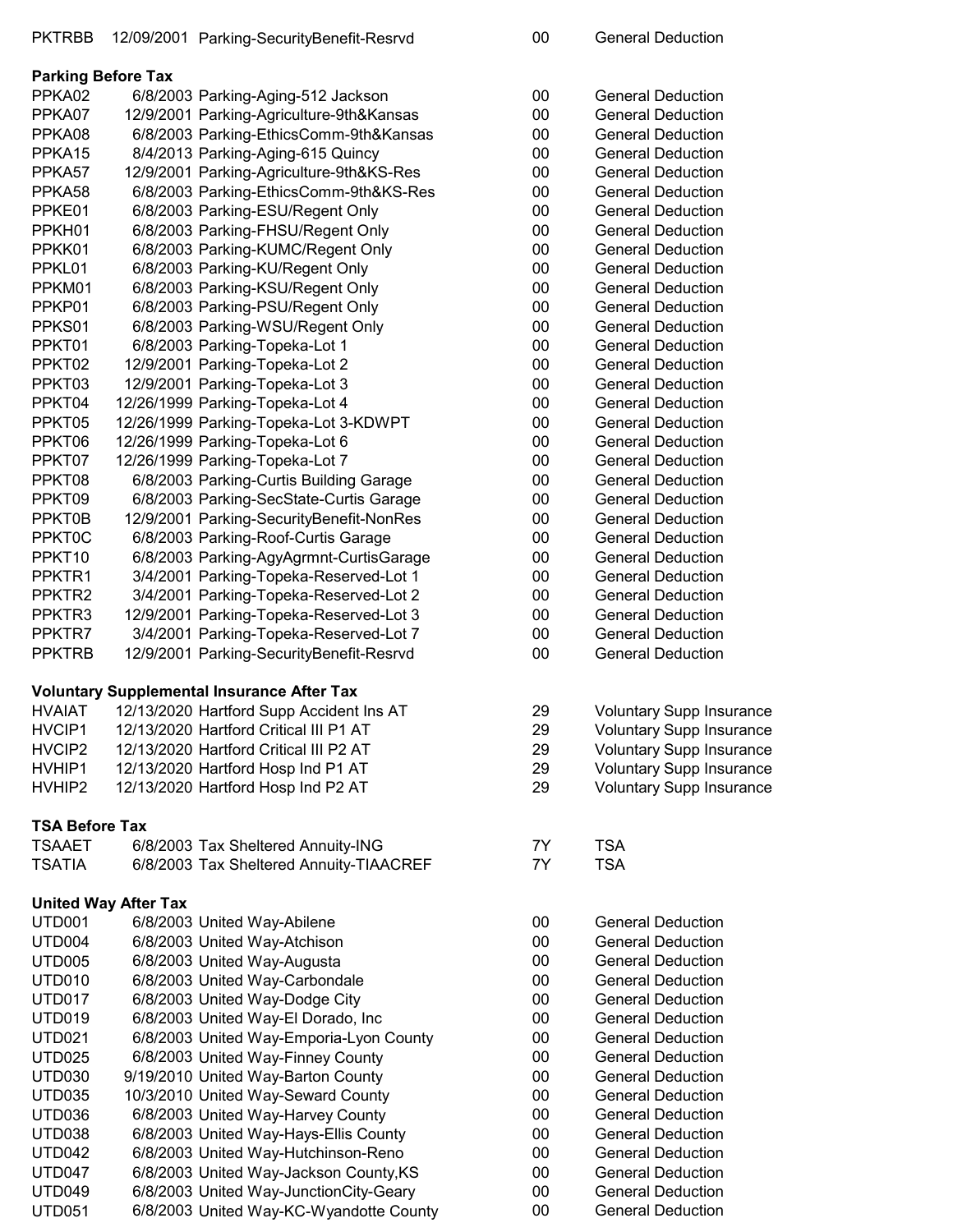| <b>UTD054</b>                  | 6/8/2003 United Way-Lawrence                                                     | 00       | <b>General Deduction</b>                             |
|--------------------------------|----------------------------------------------------------------------------------|----------|------------------------------------------------------|
| <b>UTD055</b>                  | 6/8/2003 United Way-Leavenworth County                                           | 00       | <b>General Deduction</b>                             |
| <b>UTD061</b>                  | 6/8/2003 United Way-Konza United Way                                             | 00       | <b>General Deduction</b>                             |
| <b>UTD068</b>                  | 6/8/2003 United Way-Greater Kansas City                                          | 00       | <b>General Deduction</b>                             |
| <b>UTD070</b>                  | 6/8/2003 United Way - Paola                                                      | 00       | <b>General Deduction</b>                             |
| <b>UTD075</b>                  | 6/8/2003 United Way-Parsons                                                      | 00       | <b>General Deduction</b>                             |
| <b>UTD077</b>                  | 6/8/2003 United Way-SW MO & SE KS                                                | 00       | <b>General Deduction</b>                             |
| <b>UTD080</b>                  | 6/8/2003 United Way-Pratt County                                                 | 00       | <b>General Deduction</b>                             |
| <b>UTD085</b>                  | 6/8/2003 United Way-Salina Area                                                  | 00       | <b>General Deduction</b>                             |
| <b>UTD095</b>                  | 6/8/2003 United Way-Topeka                                                       | 00       | <b>General Deduction</b>                             |
| <b>UTD097</b>                  | 6/8/2003 United Way-Wichita-Sedgwick                                             | 00       | <b>General Deduction</b>                             |
| <b>UTD098</b>                  | 6/8/2003 United Way-Cowley County                                                | 00       | <b>General Deduction</b>                             |
| <b>UTD099</b>                  | 6/8/2003 United Way-McPherson County                                             | 00       | <b>General Deduction</b>                             |
| <b>UTD100</b>                  | 12/17/2006 Community Health Charities                                            | 00       | <b>General Deduction</b>                             |
|                                | United Way Admin Fee After Tax                                                   |          |                                                      |
| <b>UTF001</b>                  | 6/14/2009 United Way Service Fee - 001                                           | $00\,$   | <b>General Deduction</b>                             |
| <b>UTF004</b>                  | 6/14/2009 United Way Service Fee - 004                                           | 00       | <b>General Deduction</b>                             |
| <b>UTF005</b>                  | 6/14/2009 United Way Service Fee - 005                                           | 00       | <b>General Deduction</b>                             |
| <b>UTF010</b>                  | 6/14/2009 United Way Service Fee - 010                                           | 00       | <b>General Deduction</b>                             |
| <b>UTF017</b>                  | 6/14/2009 United Way Service Fee - 017                                           | 00       | <b>General Deduction</b>                             |
| <b>UTF019</b>                  | 6/14/2009 United Way Service Fee - 019                                           | 00       | <b>General Deduction</b>                             |
| <b>UTF021</b>                  | 6/14/2009 United Way Service Fee - 021                                           | 00       | <b>General Deduction</b>                             |
| <b>UTF025</b>                  | 6/14/2009 United Way Service Fee - 025                                           | 00       | <b>General Deduction</b>                             |
| <b>UTF030</b>                  | 6/14/2009 United Way Service Fee - 030                                           | 00       | <b>General Deduction</b>                             |
| <b>UTF035</b>                  | 10/3/2010 United Way Service Fee - 035                                           | 00       | <b>General Deduction</b>                             |
| <b>UTF036</b>                  | 6/14/2009 United Way Service Fee - 036                                           | 00       | <b>General Deduction</b>                             |
| <b>UTF038</b>                  | 6/14/2009 United Way Service Fee - 038                                           | 00       | <b>General Deduction</b>                             |
| <b>UTF042</b>                  | 6/14/2009 United Way Service Fee - 042                                           | 00       | <b>General Deduction</b>                             |
| <b>UTF047</b>                  | 6/14/2009 United Way Service Fee - 047                                           | 00       | <b>General Deduction</b>                             |
| <b>UTF049</b>                  | 6/14/2009 United Way Service Fee - 049                                           | 00       | <b>General Deduction</b>                             |
| <b>UTF051</b>                  | 6/14/2009 United Way Service Fee - 051                                           | 00       | <b>General Deduction</b>                             |
| <b>UTF054</b>                  | 6/14/2009 United Way Service Fee - 054                                           | 00       | <b>General Deduction</b><br><b>General Deduction</b> |
| <b>UTF055</b><br><b>UTD061</b> | 6/14/2009 United Way Service Fee - 055                                           | 00<br>00 | <b>General Deduction</b>                             |
| <b>UTF068</b>                  | 6/14/2009 United Way Service Fee - 061<br>6/14/2009 United Way Service Fee - 068 | 00       | <b>General Deduction</b>                             |
| <b>UTF070</b>                  | 6/14/2009 United Way Service Fee - 070                                           | 00       | <b>General Deduction</b>                             |
| <b>UTF075</b>                  | 6/14/2009 United Way Service Fee - 075                                           | 00       | <b>General Deduction</b>                             |
| <b>UTF077</b>                  | 6/14/2009 United Way Service Fee - 077                                           | 00       | <b>General Deduction</b>                             |
| <b>UTF080</b>                  | 6/14/2009 United Way Service Fee - 080                                           | 00       | <b>General Deduction</b>                             |
| <b>UTF085</b>                  | 6/14/2009 United Way Service Fee - 085                                           | 00       | <b>General Deduction</b>                             |
| <b>UTF095</b>                  | 6/14/2009 United Way Service Fee - 095                                           | 00       | <b>General Deduction</b>                             |
| <b>UTF097</b>                  | 6/14/2009 United Way Service Fee - 097                                           | 00       | <b>General Deduction</b>                             |
| <b>UTF098</b>                  | 6/14/2009 United Way Service Fee - 098                                           | 00       | <b>General Deduction</b>                             |
| <b>UTF099</b>                  | 6/14/2009 United Way Service Fee - 099                                           | $00\,$   | <b>General Deduction</b>                             |
| <b>UTF100</b>                  | 6/14/2009 United Way Service Fee - 100                                           | 00       | <b>General Deduction</b>                             |
|                                | <b>Vision Coverage After Tax</b>                                                 |          |                                                      |
| <b>VISONA</b>                  | 8/31/2014 Vision - After Tax/Regent Only                                         | 14       | Vision                                               |
| <b>SYHIAT</b>                  | 12/20/2015 Vision-Surency Enhanced                                               | 14       | Vision                                               |
| <b>SYLOAT</b>                  | 12/20/2015 Vision-Surency Basic                                                  | 14       | Vision                                               |
|                                | <b>Vision Coverage Before Tax</b>                                                |          |                                                      |
| <b>VISONB</b>                  | 8/31/2014 Vision - Before Tax                                                    | 14       | Vision                                               |
| <b>SYHIBT</b>                  | 12/20/2015 Vision-Surency Enhanced                                               | 14       | Vision                                               |
| <b>SYLOBT</b>                  | 12/20/2015 Vision-Surency Basic                                                  | 14       | Vision                                               |
|                                | <b>Voluntary TSA After Tax</b>                                                   |          |                                                      |
| <b>VTSART</b>                  | 12/12/2010 Voluntary TaxSheltAnnuity-Roth                                        | 4T       | VTSA-Roth After-T                                    |
|                                | <b>Voluntary TSA Before Tax</b>                                                  |          |                                                      |
| <b>VTSA</b>                    | 6/8/2003 Voluntary TaxSheltered Annuity                                          | 4Z       | Voluntary Tx Shelt                                   |

| 00 | <b>General Deduction</b> |
|----|--------------------------|
| 00 | <b>General Deduction</b> |
| 00 | <b>General Deduction</b> |
| 00 | <b>General Deduction</b> |
| 00 | <b>General Deduction</b> |
| 00 | <b>General Deduction</b> |
| 00 | <b>General Deduction</b> |
| 00 | <b>General Deduction</b> |
| 00 | <b>General Deduction</b> |
| 00 | <b>General Deduction</b> |
| 00 | <b>General Deduction</b> |
| 00 | <b>General Deduction</b> |
| 00 | General Deduction        |
| 00 | General Deduction        |
|    |                          |
| 00 | <b>General Deduction</b> |
| 00 | <b>General Deduction</b> |
| 00 | <b>General Deduction</b> |
| 00 | <b>General Deduction</b> |
| 00 | <b>General Deduction</b> |
| 00 | <b>General Deduction</b> |
| 00 | <b>General Deduction</b> |
| 00 | <b>General Deduction</b> |
| 00 | <b>General Deduction</b> |
| 00 | <b>General Deduction</b> |
| 00 | <b>General Deduction</b> |
| 00 | <b>General Deduction</b> |
| 00 | <b>General Deduction</b> |
| 00 | <b>General Deduction</b> |
| 00 | <b>General Deduction</b> |
| 00 | <b>General Deduction</b> |
| 00 | <b>General Deduction</b> |
| 00 | <b>General Deduction</b> |
|    |                          |

- 00 General Deduction<br>00 General Deduction General Deduction
- 00 General Deduction<br>00 General Deduction General Deduction
- 00 General Deduction<br>00 General Deduction
- 00 General Deduction<br>00 General Deduction
- **General Deduction**
- 00 General Deduction<br>00 General Deduction
- 00 General Deduction<br>00 General Deduction
- 00 General Deduction<br>00 General Deduction General Deduction
- 00 General Deduction

- 
- 
- 
- 
- 4T VTSA-Roth After-Tax
- 4Z Voluntary Tx Sheltered Annuity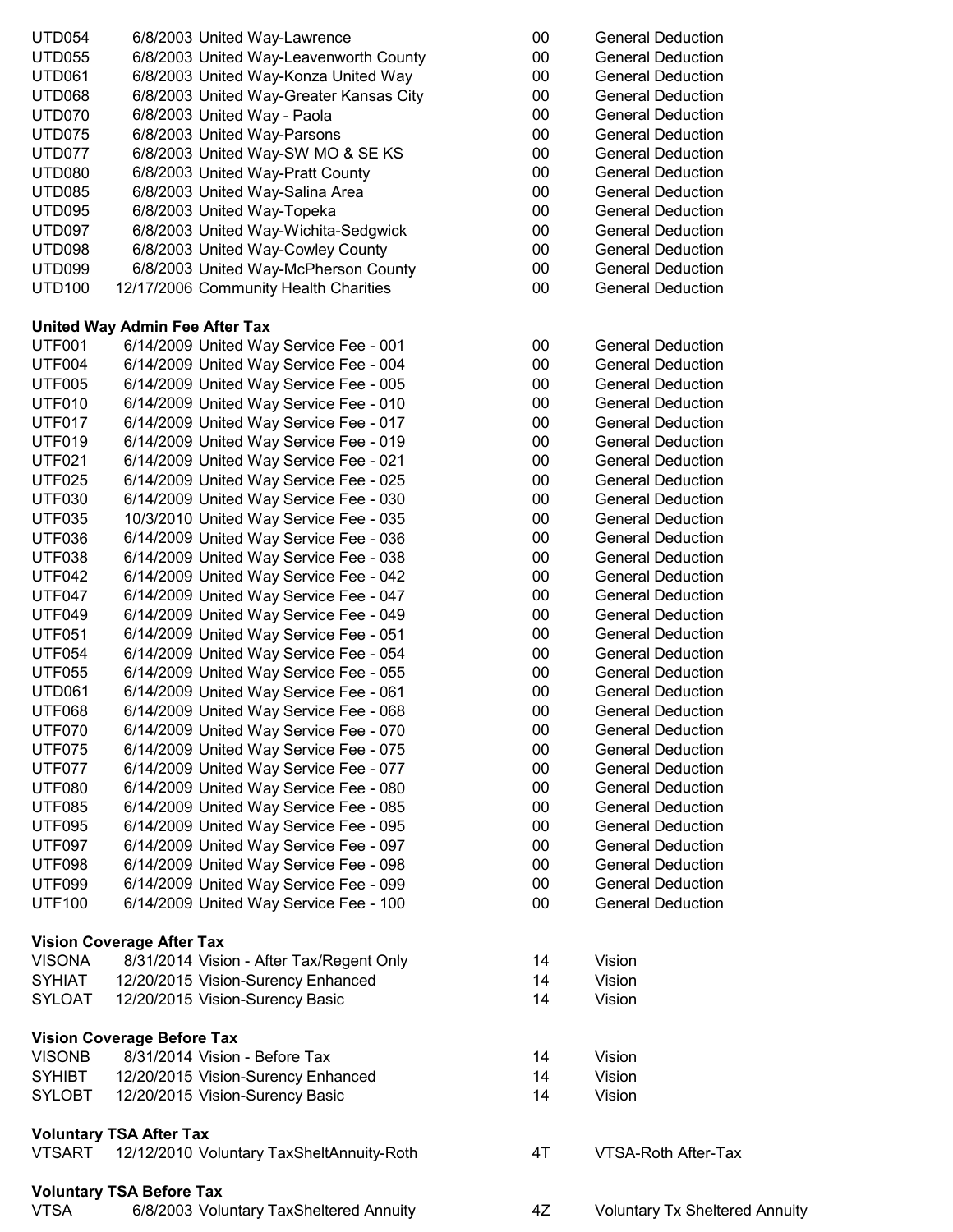#### **Worker's Compensation Codes Nontaxable**

| <b>WCI016</b> | 6/8/2003 Work Comp Insurance-Agency 016        | 00 | <b>General Deduction</b> |
|---------------|------------------------------------------------|----|--------------------------|
| <b>WCI028</b> | 6/8/2003 Work Comp Insurance-Agency 028        | 00 | <b>General Deduction</b> |
| <b>WCI034</b> | 6/8/2003 Work Comp Insurance-Agency 034        | 00 | <b>General Deduction</b> |
| <b>WCI039</b> | 6/8/2003 Work Comp Insurance-Agency 039        | 00 | <b>General Deduction</b> |
| <b>WCI046</b> | 6/8/2003 Work Comp Insurance-Agency 046        | 00 | <b>General Deduction</b> |
| <b>WCI058</b> | 6/8/2003 Work Comp Insurance-Agency 058        | 00 | <b>General Deduction</b> |
|               |                                                |    |                          |
| <b>WCI082</b> | 6/8/2003 Work Comp Insurance-Agency 082        | 00 | <b>General Deduction</b> |
| <b>WCI083</b> | 6/8/2003 Work Comp Insurance-Agency 083        | 00 | <b>General Deduction</b> |
| <b>WCI094</b> | 6/8/2003 Work Comp Insurance-Agency 094        | 00 | <b>General Deduction</b> |
| <b>WCI100</b> | 6/8/2003 Work Comp Insurance-Agency 100        | 00 | <b>General Deduction</b> |
| <b>WCI102</b> | 6/8/2003 Work Comp Insurance-Agency 102        | 00 | <b>General Deduction</b> |
|               |                                                |    |                          |
| <b>WCI105</b> | 6/8/2003 Work Comp Insurance-Agency 105        | 00 | <b>General Deduction</b> |
| <b>WCI122</b> | 6/8/2003 Work Comp Insurance-Agency 122        | 00 | <b>General Deduction</b> |
| <b>WCI143</b> | 6/8/2003 Work Comp Insurance-Agency 143        | 00 | <b>General Deduction</b> |
| <b>WCI149</b> | 6/8/2003 Work Comp Insurance-Agency 149        | 00 | <b>General Deduction</b> |
| <b>WCI159</b> | 6/8/2003 Work Comp Insurance-Agency 159        | 00 | <b>General Deduction</b> |
|               |                                                |    |                          |
| <b>WCI167</b> | 6/8/2003 Work Comp Insurance-Agency 167        | 00 | <b>General Deduction</b> |
| <b>WCI173</b> | 6/8/2003 Work Comp Insurance-Agency 173        | 00 | <b>General Deduction</b> |
| <b>WCI177</b> | 6/8/2003 Work Comp Insurance-Agency 177        | 00 | <b>General Deduction</b> |
| <b>WCI178</b> | 6/14/2009 Work Comp Insurance-Agency 178       | 00 | <b>General Deduction</b> |
| <b>WCI195</b> | 6/8/2003 Work Comp Insurance-Agency 195        | 00 | <b>General Deduction</b> |
| <b>WCI204</b> |                                                | 00 | <b>General Deduction</b> |
|               | 6/8/2003 Work Comp Insurance-Agency 204        |    |                          |
| <b>WCI206</b> | 6/8/2003 Work Comp Insurance-Agency 206        | 00 | <b>General Deduction</b> |
| <b>WCI234</b> | 6/8/2003 Work Comp Insurance-Agency 234        | 00 | <b>General Deduction</b> |
| <b>WCI246</b> | 6/8/2003 Work Comp Insurance-Agency 246/Regent | 00 | <b>General Deduction</b> |
| <b>WCI247</b> | 6/8/2003 Work Comp Insurance-Agency 247        | 00 | <b>General Deduction</b> |
| <b>WCI252</b> | 6/8/2003 Work Comp Insurance-Agency 252        | 00 | <b>General Deduction</b> |
|               |                                                |    |                          |
| <b>WCI264</b> | 6/8/2003 Work Comp Insurance-Agency 264        | 00 | <b>General Deduction</b> |
| <b>WCI266</b> | 6/8/2003 Work Comp Insurance-Agency 266        | 00 | <b>General Deduction</b> |
| <b>WCI270</b> | 6/8/2003 Work Comp Insurance-Agency 270        | 00 | <b>General Deduction</b> |
| <b>WCI276</b> | 6/8/2003 Work Comp Insurance-Agency 276        | 00 | <b>General Deduction</b> |
| <b>WCI280</b> | 6/8/2003 Work Comp Insurance-Agency 280        | 00 | <b>General Deduction</b> |
| <b>WCI288</b> | 6/8/2003 Work Comp Insurance-Agency 288        | 00 | <b>General Deduction</b> |
|               |                                                |    |                          |
| <b>WCI296</b> | 6/8/2003 Work Comp Insurance-Agency 296        | 00 | <b>General Deduction</b> |
| <b>WCI300</b> | 6/8/2003 Work Comp Insurance-Agency 300        | 00 | <b>General Deduction</b> |
| <b>WCI313</b> | 6/8/2003 Work Comp Insurance-Agency 313        | 00 | <b>General Deduction</b> |
| <b>WCI328</b> | 6/8/2003 Work Comp Insurance-Agency 328        | 00 | <b>General Deduction</b> |
| <b>WCI331</b> | 6/8/2003 Work Comp Insurance-Agency 331        | 00 | <b>General Deduction</b> |
| <b>WCI335</b> | 6/30/2018 Work Comp Insurance-Agency 335       | 00 | <b>General Deduction</b> |
|               |                                                |    |                          |
| <b>WCI349</b> | 6/8/2003 Work Comp Insurance-Agency 349        | 00 | <b>General Deduction</b> |
| <b>WCI352</b> | 6/8/2003 Work Comp Insurance-Agency 352        | 00 | <b>General Deduction</b> |
| <b>WCI363</b> | 6/8/2003 Work Comp Insurance-Agency 363        | 00 | <b>General Deduction</b> |
| <b>WCI365</b> | 6/8/2003 Work Comp Insurance-Agency 365        | 00 | <b>General Deduction</b> |
| <b>WCI367</b> | 6/8/2003 Work Comp Insurance-Agency 367/Regent | 00 | <b>General Deduction</b> |
|               |                                                |    |                          |
| <b>WCI373</b> | 6/8/2003 Work Comp Insurance-Agency 373        | 00 | <b>General Deduction</b> |
| WCI379        | 6/8/2003 Work Comp Insurance-Agency 379/Regent | 00 | <b>General Deduction</b> |
| <b>WCI385</b> | 6/8/2003 Work Comp Insurance-Agency 385/Regent | 00 | <b>General Deduction</b> |
| <b>WCI400</b> | 6/8/2003 Work Comp Insurance-Agency 400        | 00 | <b>General Deduction</b> |
| <b>WCI408</b> | 6/8/2003 Work Comp Insurance-Agency 408        | 00 | <b>General Deduction</b> |
| <b>WCI410</b> | 6/8/2003 Work Comp Insurance-Agency 410        | 00 | <b>General Deduction</b> |
|               |                                                |    |                          |
| <b>WCI422</b> | 6/8/2003 Work Comp Insurance-Agency 422        | 00 | <b>General Deduction</b> |
| <b>WCI425</b> | 6/8/2003 Work Comp Insurance-Agency 425        | 00 | <b>General Deduction</b> |
| <b>WCI428</b> | 6/8/2003 Work Comp Insurance-Agency 428        | 00 | <b>General Deduction</b> |
| <b>WCI434</b> | 6/8/2003 Work Comp Insurance-Agency 434        | 00 | <b>General Deduction</b> |
| <b>WCI450</b> | 6/8/2003 Work Comp Insurance-Agency 450        | 00 | <b>General Deduction</b> |
| <b>WCI482</b> | 6/8/2003 Work Comp Insurance-Agency 482        | 00 | <b>General Deduction</b> |
|               |                                                |    |                          |
| <b>WCI488</b> | 6/8/2003 Work Comp Insurance-Agency 488        | 00 | <b>General Deduction</b> |
| <b>WCI494</b> | 6/8/2003 Work Comp Insurance-Agency 494        | 00 | <b>General Deduction</b> |
| <b>WCI507</b> | 6/8/2003 Work Comp Insurance-Agency 507        | 00 | <b>General Deduction</b> |
| <b>WCI521</b> | 6/8/2003 Work Comp Insurance-Agency 521        | 00 | <b>General Deduction</b> |